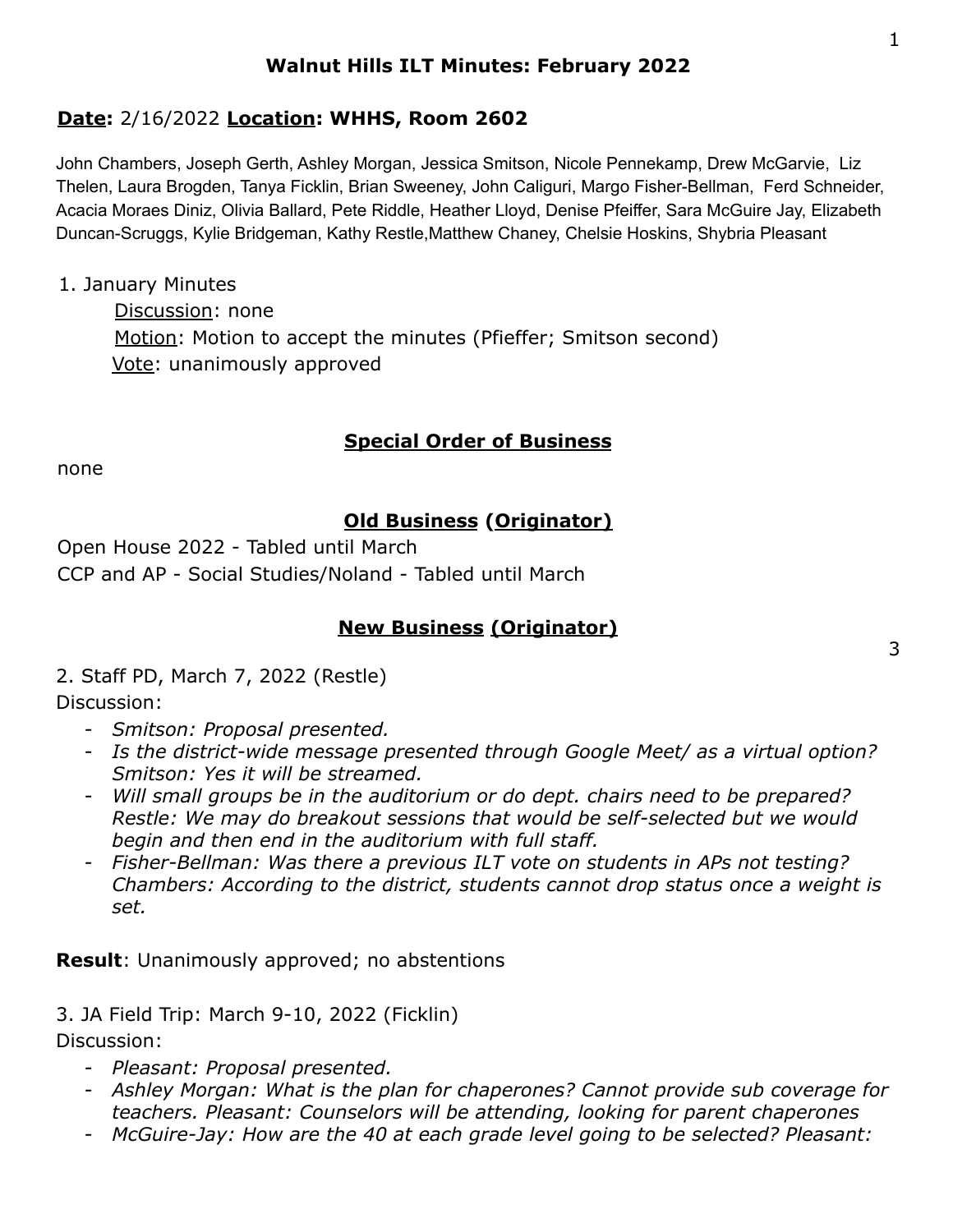*First come first served basis but only seniors who have not yet applied to college*

- *- Chambers: Can we do some vetting based on attendance/grades? Not pulling students out of classes they need to be in. Ficklin: Counselors will work out those details. 11th and 12th grade students are targeted*
- *- Why was this trip planned during Field Trip blackout dates? Ficklin: These dates were given to the school by the district - they were not selected by WHHS.*
- *- Chambers: Should we do a blanket approval so we don't have to repeat this process every year?*
- *- Smitson: Can we do a survey based on who is most interested in the opportunity to avoid friends groups, etc. signing up just to go.*
- *- Proposes that we vote on the proposal with Chambers' friendly amendment. (Pfeiffer, second)*

**Result**: Unanimously approved; no absentions

4. Budget and Staffing (Chambers)

Budget Discussion:

- *- Chambers: General allocation fund and money that we collect through student fees (no Title funds, etc.). Copy-click money has already been taken out based on a 5 year average - \$98,880; Home instruction: \$1300; Subs: \$114, 000; General spending budget: \$101, 000. Extra money from this year will carry over into next year's budget. Classroom supply funds can't be used on office supplies but office supplies can be redistributed for classroom use.*
- *- Brogden: Can we use those funds on novellas, etc.? Chambers: novels come out of classroom supplies.*
- *- Pfeiffer: Where would microscope repair fit in? Chambers: there is a specific budget for repairs but John was unsure if it referred to tools or classroom supplies. We can move money to a different line if needed.*
- *- Thelen: Is it really that different? Chambers: Copy clicks, subs and home instruction has been taken into account already. Everything is pretty consistent.*
- *- Fisher-Bellman: Library curriculum council stated that Gradecam will be discontinued next year at a district level. Turn-It-In will be discontinued. Library will research the cost. Chambers: We can move money into a different budget line if needed..*
- *- Pfeiffer: Will they keep EdPuzzle? Fisher-Bellman: That was a relatively new district-wide acquisition.*
- *- Brogden: If Walnut has subscriptions through Alumni, do we have a long-term plan to keep those resources around? Where do those funds come from? Chambers: Will go to Alumni if needed/can't be worked in through the budget.*
- *- Fisher-Bellman: What subscriptions do we have? Library will compile a list/password.*

**Result**: Unanimously approved; 0 absentensions

Staffing Discussion:

*- Chambers: ALOOV is a new system that the district will use for staffing. Not practical for high schools with electives, etc. Projected enrollment is 18 students*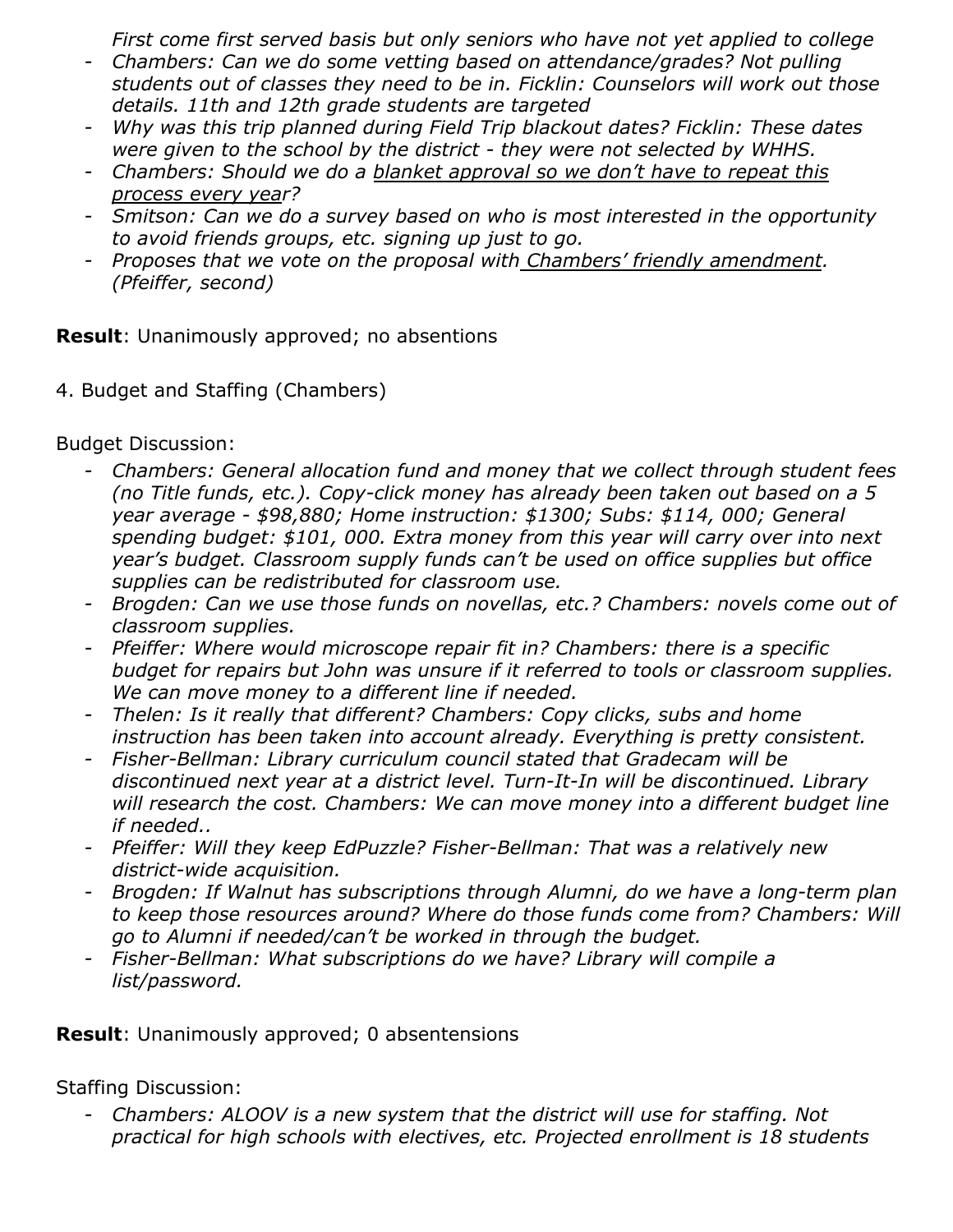*less than we have currently this year (general budget comes from this number. Projected at 2730.*

- *- Chambers: .9 MORE FTEs than we have currently → No surpluses based on enrollment. In July with open enrollment, about 100 students or so will get turned away. Those numbers will be there if needed.*
- *- Gerth: ILT will have to vote once we have FTEs allocated.*
- *- Chambers: Proposes that we keep department numbers the same when it comes to staffing and .9 will be allocated later.*
- *- Gerth: Should vote at a future meeting once we know where the .9 FTE is allocated.*
- *- Pfeiffer: Are we voting on where the FTEs are going or that we accept the extra .9?*
- *- Brogden: There was a 9-12 Latin class that was approved several years ago that has not been taught due to COVID. Has ILT already committed those .9 FTE to that class? Classes can't be handled with the current load of teachers.*
- *- Pfeiffer: Proposal:Keep current staffing and then allocate the .9 when necessary once the master schedule is worked out. (Pfeiffer; Diniz, Second).*

# **Result**: Unanimously approved; no abstentions

5. Careertech  $\rightarrow$  Cybersecurity: (Chambers)

Discussion:

- *- Chambers: Senior only class, district has approved .4 FTE (2 sections); Belkin technologies will supply all of the resources for the course.*
- *- Thelen: Does that come out of the .9 FTEs? Chambers: No, it will not cost us anything.*
- *- Thelen: What does our Dean of Discipline do? Morgan: Joy Williams covers that role and is paid as a daily sub.*
- *Fisher Bellman: The Cybersecurity class is for next year and students were not able to option for it. Chambers: We didn't have it yet, the information will be presented to eligible seniors. AP Computer science will not lose students as it should appeal to a different crowd.*

### 6. Schedule: (Morgan)

- *- Morgan: Took the old schedule and simply made it 8:00-3:00*
- *- Pfeiffer Can we propose alternative schedules? Gerth: ILT must set the schedule; options can be considered if they meet appropriate approval.*
- *- Morgan: One of the goals of the advanced ed committee is that our building can/will change, we might want to revert back to a schedule we know.*
- *- Pfeiffer: 8 bell vs. 7 bell can easily be compacted with equal time, lunches in 3 groups (using bubble), gives students plenty of time to eat, can level lunches by grade level and no split lunches. Gerth: That would have to come up as a proposal and make it through appropriate committees but should that pass, it can be an additional option*
- *- Thelen: From an administrative standpoint, what are the issues? Chambers: Testing is an issue, lunches are too long and causing disciplinary issues as a result. Issue with short instruction time when it's not necessary/ there is another option available.*
- *- Thelen: Last year, Smitson referenced that kids did not have enough time to eat*